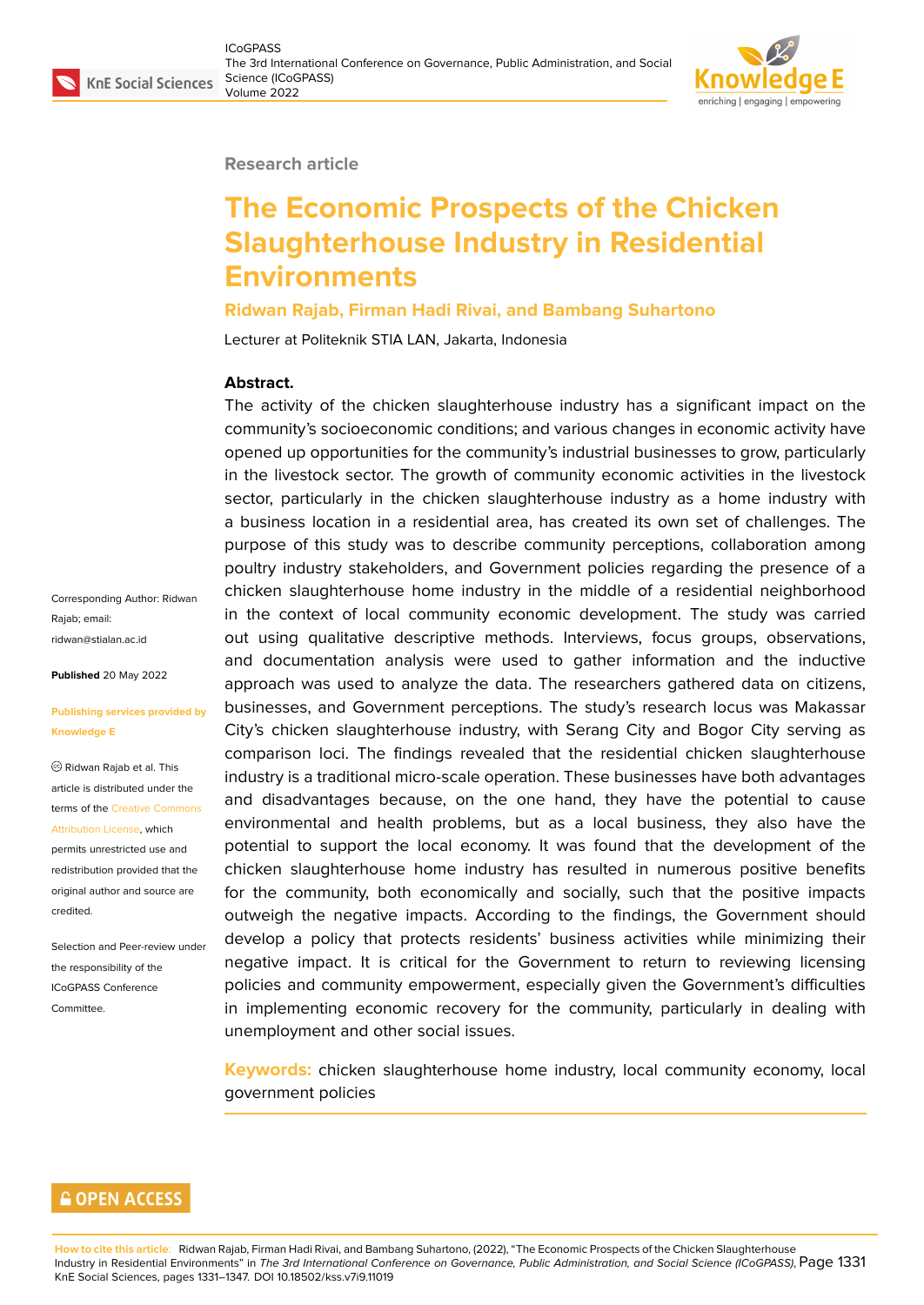## **1. INTRODUCTION**

**E**conomic development is one of the most important sectors in determining the welfare of the wider community and influences the development of a region. With the support of the government, the current economic development process has given hope for the community to actively contribute to the economic development of the community, where economic development means managing resources or establishing cooperation with the involvement of the private sector, which is carried out in a synergistic manner. Various studies related to the chicken slaughterhouse industry, as written in research journals, have shown that the existence of the chicken slaughterhouse industry has a significant influence on the socio-economic conditions of the community [1], [2]. This is a reference that in developing the community's economy, it is necessary to open up opportunities for the growth of residents' home industries in various sectors.

Hasmawati (2018) suggests that the people's economy can be said to [b](#page-15-0)e [a](#page-15-1) system based on the economic power of the people [3]. Because the people's economy itself is an economic activity or business carried out by the common people who independently manage economic resources that they are able to cultivate and control, they hope that the basic needs of their families can be fulfil[le](#page-15-2)d and not interfere with the interests of the surrounding community.

| Location              | 1998 | 2000 | % / Year |
|-----------------------|------|------|----------|
| <b>Barut Village</b>  | 11   | 94   | 71       |
| <b>Bartim Village</b> | 31   | 243  | 65       |
| Other's               |      |      | -        |
| Quantity              |      |      |          |

Table 1: Processes of Labor Absorption Rate in the Chicken Industry.

Source's : Slaughter Chicken Entrepreneurs Forum, 2000.

From the data above, it shows that the existence of the Beef Chicken Industry has made a positive contribution in overcoming labor problems, with a significant absorption rate in overcoming some labor problems, this is evidenced by the annual percentage rate.

From the data that the researchers obtained, from the beginning of 2000 until most of the workforce was laid off due to the Covid-19 Pandemic, and only drivers and processing machine operators were retained. Previously, the average employed 4 to 5 workers, but currently only 1 and 2 workers are left. Due to the pandemic situation and the quiet chicken market.

Situations like this related to the laid-off workforce, due to the covid.19 pandemic, apparently also hit the beef chicken business in Bogor City and Serang City, as stated by nars umber when researchers conducted interviews.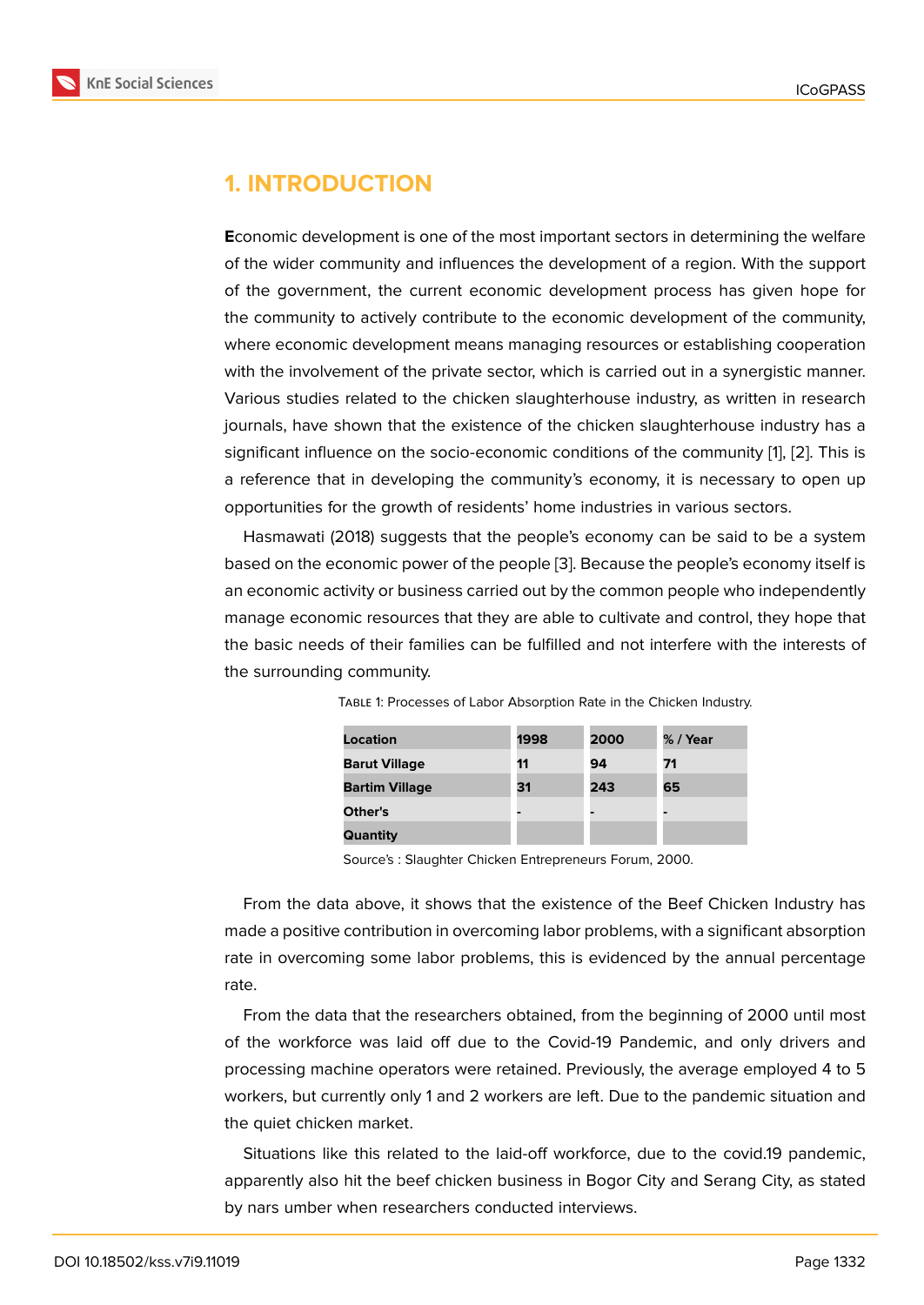

The opening of various opportunities in current economic development has opened up opportunities for the development of community industrial businesses, one of which is in the livestock sector. The development of community economic activities in the livestock development business, including the chicken slaughterhouse industry as a home industry whose business location is in a residential area, has had a positive impact as well as a negative impact on the community. The rapid growth of this industry, in addition to being followed by community economic growth which made the regional situation more conducive, was also followed by an increase in the amount of waste released. This condition then creates quite complex problems both for the environment around the residents' housing (such as causing odors in the middle of the residents' villages) and for the health of the residents themselves. Ideally as a place for slaughtering animals in the provision of chicken meat, this activity must of course pay attention to factors related to sanitation both in terms of health and the impact on the surrounding environment.

Furthermore, regarding this business, on the one hand, the government has an interest in encouraging local economic development programs, which means that these business activities are expected to stimulate, encourage and develop the local community's economy through job creation. With the economic growth will also be followed by the increasing security and public order. As is currently happening in Makassar District, Makassar City, which has changed the environment, which was previously considered a conflict-prone area, has now become a center for poultry farming, in the midst of the community.

The home industry of chicken slaughterhouses in Makassar District, Makassar City, is a fairly large chicken slaughterhouse, this is evidenced by the very large growth of chicken slaughterhouses, in the last 5 (five) years, which started its activities in 1998 with a total of only 4 slaughterhouses and in 22 years reached 124 which can employ a very large number of local residents.

| Location              | 1998 | 2000 | % /Year |
|-----------------------|------|------|---------|
| <b>Barut Village</b>  | 5    | 41   | 68      |
| <b>Bartim Village</b> | 12   | 63   | 43      |
| Other's               | 10   | 20   | 16      |
| Quantity              | 72   | 124  | 127     |

| TABLE 2: Percentage of Growth in Chicken Slaughterhouse Industry, Makassar City. |  |  |
|----------------------------------------------------------------------------------|--|--|
|                                                                                  |  |  |
|                                                                                  |  |  |
|                                                                                  |  |  |

Source : Association of Broiler Chicken Entrepreneurs, 2000

From the data above, it shows that the prospect of the growth of the beef chicken industry around Jalan Abubakar Lambogo, Makassar District, Makassar City, which crosses 5 (five) urban villages, shows very strong progress in the economic growth of the community.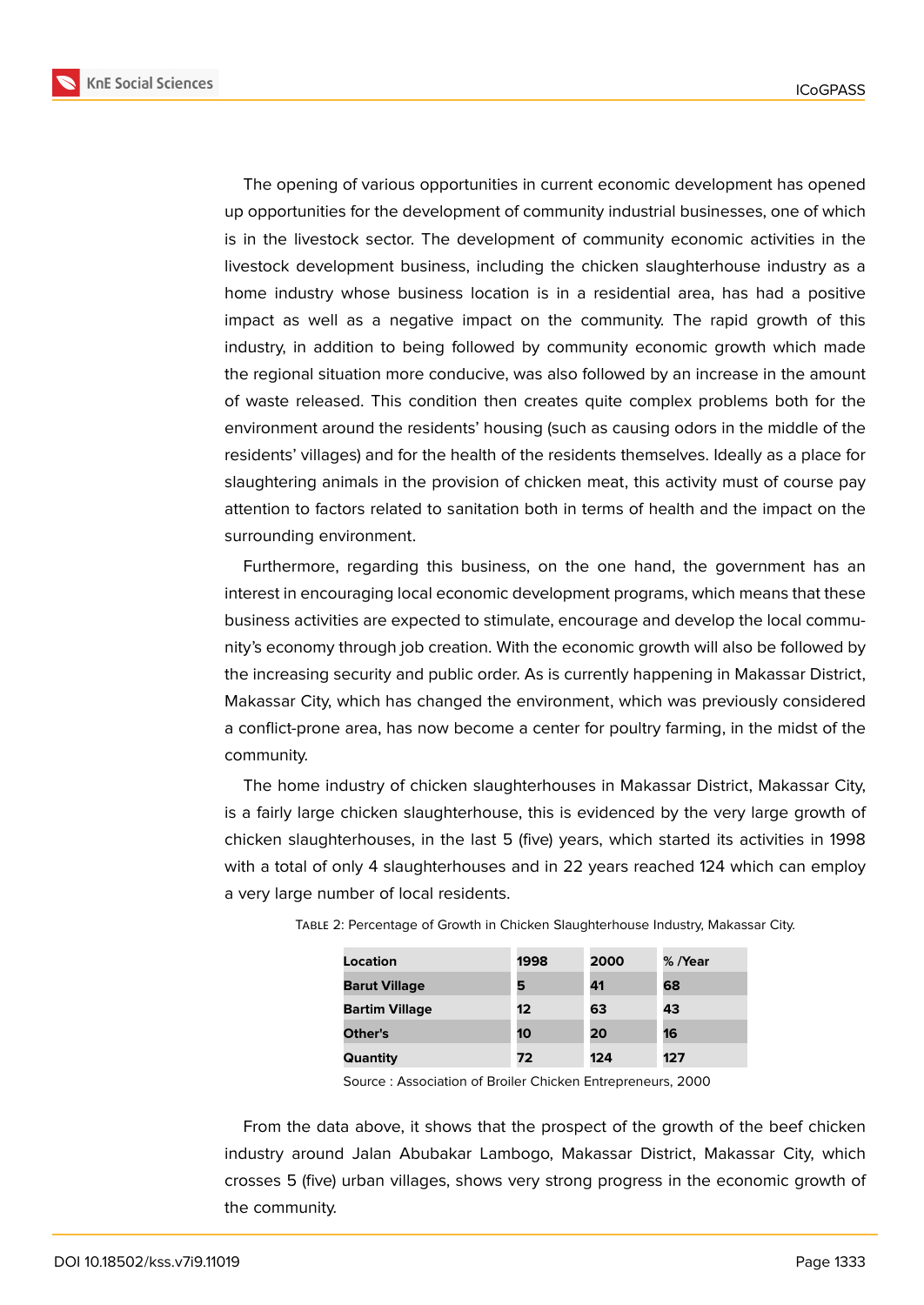This can be seen from the percentage level from 1998 to 2000 which reached 124 industrial businesses, or about 127% per year, as stated by the chairman of the Association that the prospect is quite good because it is flanked by several traditional markets around Jalan Abubakar Lambogo, Makassar City.

There are three important reasons that underlie the existence of a home industry in Indonesia, as stated by Patria, M. Akbar (2017). First, it is because the performance of small and home industries tends to be better in producing a productive workforce. Second, as part of its dynamics, small and home industries often achieve increased productivity through investment and technological change. Third, because it is often believed that small and home industries have an advantage in terms of flexibility over large businesses.

The home industry is expected to play a role in solving industrial development problems in Indonesia. This is because the home industry has a much larger number of business units than the medium and large industrial business groups. This is because the home industry has a strong resilience in the economy, and is the largest share by contributing about 99.19% of the total business in the industrial sector.

From the description above, the researcher formulates the problem as follows: How are the public and government perceptions of the existence of a chicken slaughterhouse home industry located in the middle of a residential community? This study will describe how the public and government perceptions of the existence of a chicken slaughterhouse home industry located in the middle of a residential community and how the actual positive and negative impacts of the existence of the industry. This research will also explore how the government's response and policy towards the existence of the industry

### **2. LITERATURE REVIEW**

As stated by Hasmawati (2018) that the concept of a people's economy was developed as an effort to prioritize the community to build prosperity by empowering the community [3]. The prosperity of the community is prioritized, not the prosperity of individuals. Therefore, the economy is structured as a joint effort based on the principle of kinship. The main objective of implementing a people's economic system is to realize social j[us](#page-15-2)tice for all Indonesian people through increasing the community's ability to control the wheels of the economy.

This is able to reach the main targets of the people's economy, namely the availability of job opportunities and a decent living, a social security system for the poor and neglected children, a relatively even distribution of material ownership of capital, free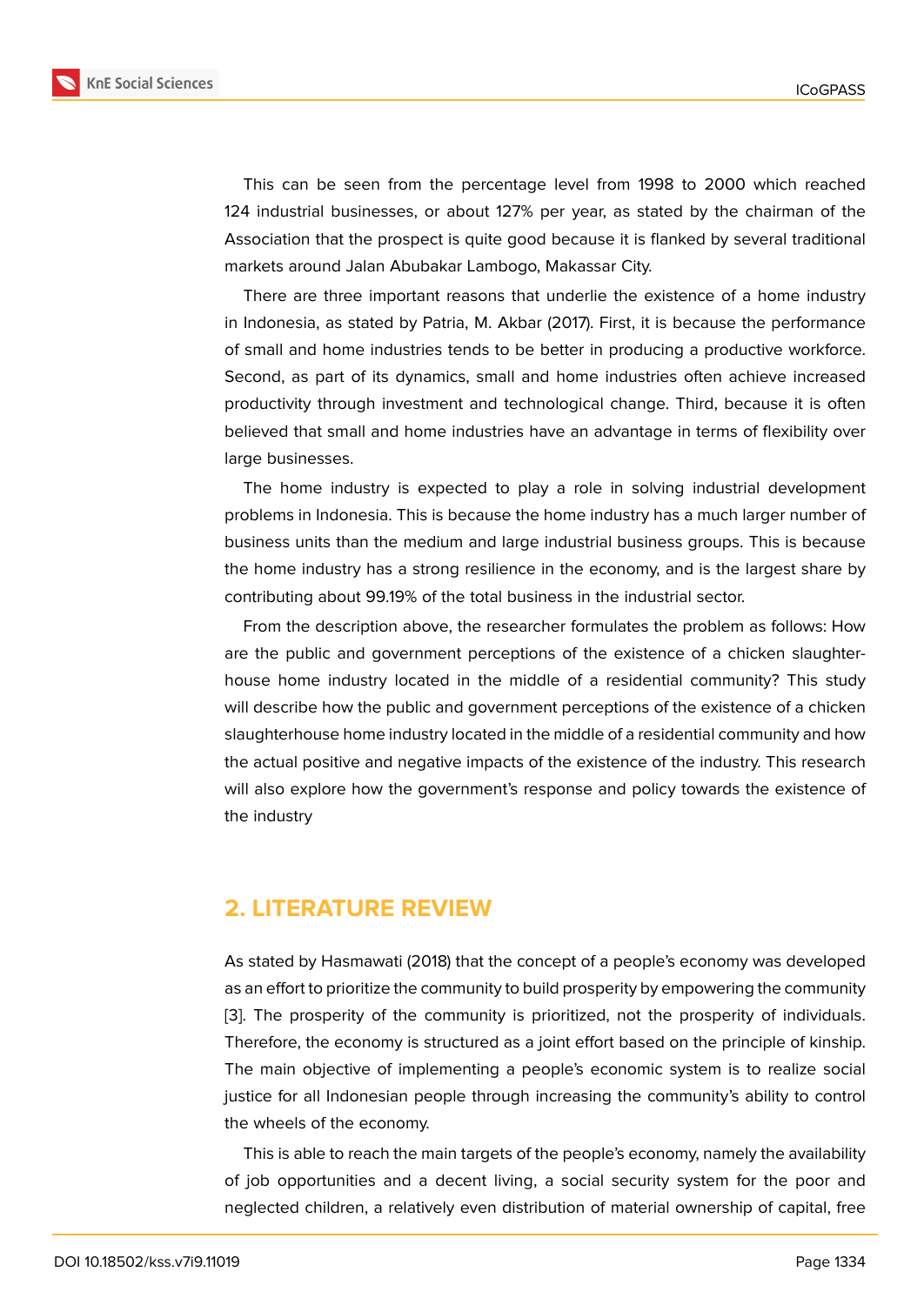national education, and the freedom of the community in establishing the economic sector or become a member of an economic union.

Setyowati (2018) stated that the number of abattoir businesses in the middle of community settlements is quite disturbing to the community and many people complain about the business because of the negative impact it has [4]. This is because entrepreneurs do not pay attention to waste management and cause environmental pollution, although on the other hand these activities have the impact of opening up community employment opportunities, as an additional income for t[he](#page-15-3) local community.

The company's activities can be described in the schematic of the input-output system and the possible waste in industrial processes. According to Sumardy (2012) the social impact of industrial development can be felt very broadly and deeply, especially in three areas [5], including:

(a) Status of workers and workers;

(b) Changes in the nature and organizational structure of the business/business/ institut[io](#page-15-4)n; and

(c)Addition of general welfare.

Furthermore, Setyowati (2018) revealed that the impact of the presence of industry on the general public (outside of workers), among others, consumers can enjoy various products from factories and private companies as well as government services [4]. Therefore, there is a lot of improvement in welfare and an increase in human standards in general, which is caused by the many facilities and pleasures that humans can enjoy with various kinds of industrial cultural products in this modern era.

According to Rachman (2006) in addition to the positive impacts previously mentioned, there are also detrimental impacts (harming and damaging), for example as a result of the over-production process, including the following symptoms :

(a) Lust - a strong desire for industrialists to expand power, expand marketing areas and colonies, which results in the development of global com-petition, monopoly, expansionism, imperialism, colonialism, war, and colonialism;

(b)People are becoming more consumptive, unproductive and only able to consume/spend;

(c)People like to pursue material luxuries by buying the latest and latest expensive goods, so that humans experience an insatiable material thirst; be extravagant and like to squander their wealth;

(d)Humans become weaker physically and mentally by indulgence with material facilities;

(e)The problem of pollution (dirt, pollution) of air, water, rivers, and soil or agricultural land is getting worse [6].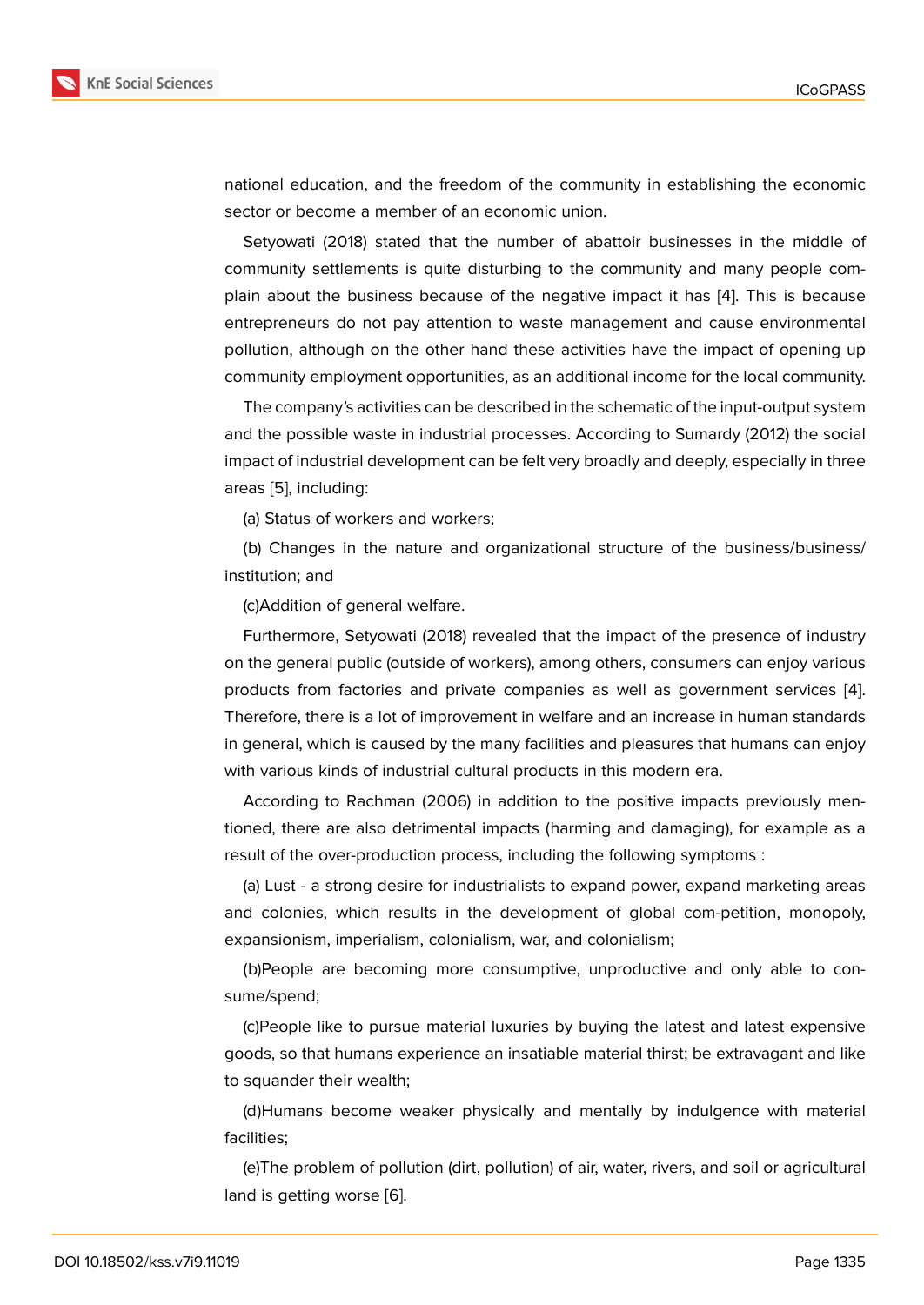

# **3. RESEARCH METHODS**

Researchers use inductive thinking methods in analyzing data, which is a method of thinking that departs from specific and concrete facts, concrete events, then from specific and concrete facts or events that are drawn in generalizations that have general characteristics. That is, from the fact or individual that is specific then the researcher concludes it into a general conclusion. That is to find out the perception of the community and local government towards the existence of a chicken slaughterhouse in a residential area.

The study took the locus in Makassar City where at that location there was a home industry of chicken slaughterhouses in the midst of community settlements that grew and developed quite rapidly. In order to enrich the results of the analysis, especially on aspects of local government policies, assumptions of residents and stakeholders as well as beef chicken entrepreneurs, regarding the existence of this industrial business, the data from research in Makassar City will be compared with data taken in Serang City and Bogor Regency where in two This area is also growing and developing a chicken slaughterhouse home industry in the midst of community settlements.

Comparisons are needed to get a more comprehensive understanding of this policy aspect, because it is this policy aspect that is actually a determining factor in determining the existence of a chicken slaughter house industry business in the midst of community settlements.

## **4. RESULTS AND DISCUSSION**

## **4.1. Residents' Perceptions of Home Industry Activities of Chicken Slaughterhouses in Settlements**

One of the centers of community economic growth that has developed rapidly since 1990 in Makassar City is the emergence of home industry activities for chicken slaughterhouses in residential areas/community settlements. This is quite a concern because the activity is growing very rapidly and is located in the middle of a residential area. The area is located in the center of Makassar city, precisely in the Bara-Baraya Timur sub-district, Makassar District, which passes along Jalan Abubakan Lambogo and its surroundings.

This activity, since its inception until now, has been followed by the dynamics of pros and cons, for example, there was a call from members of the Makassar City DPRD to immediately control it until there were complaints from several community members who were disturbed by the smell of chicken waste waste generated from these activities.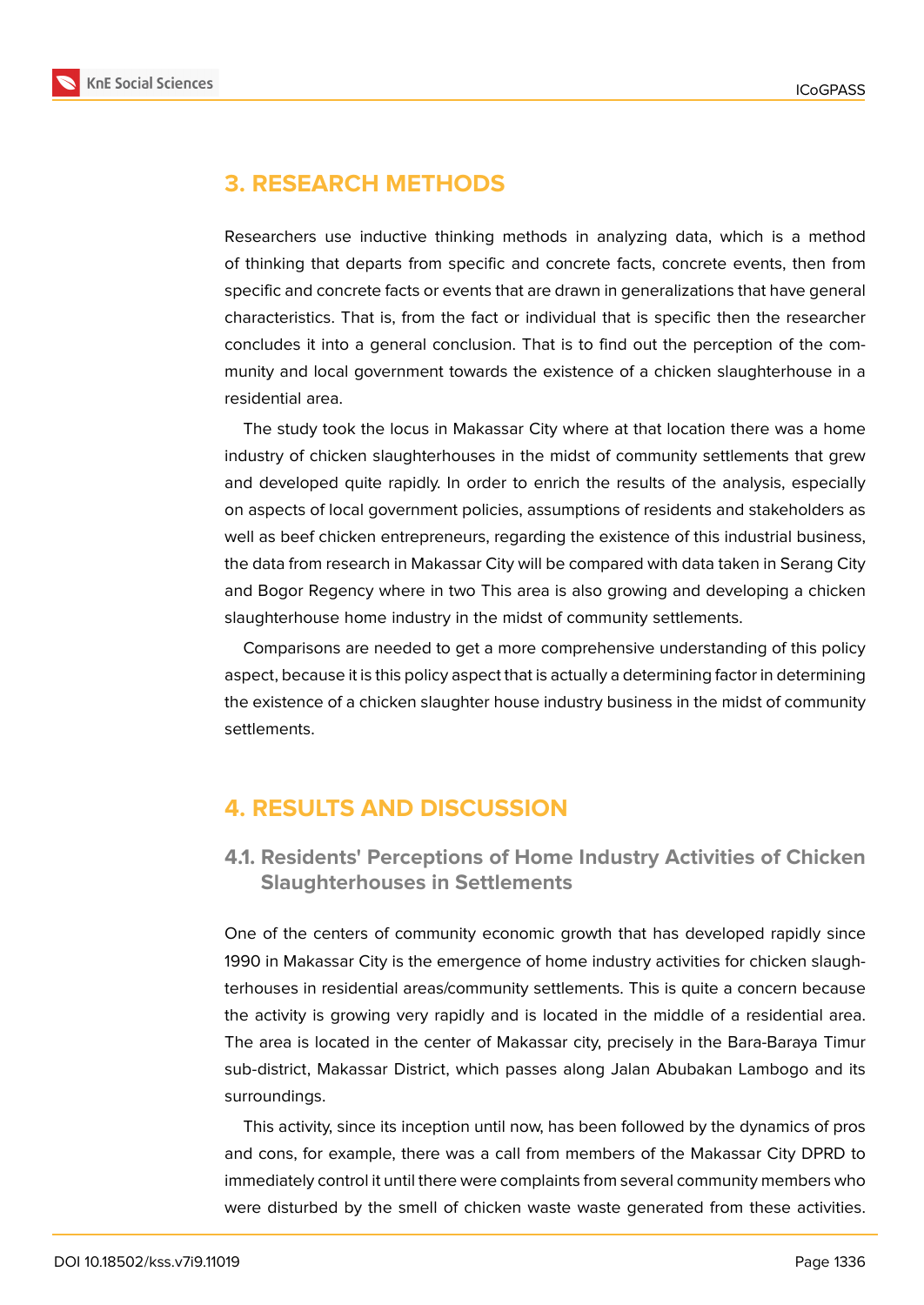

But on the other hand, the community's economic activities have also made a positive contribution to both the citizens and the government, so that up to now, the broiler business activity is still ongoing.

Bara-Baraya Timur Village as a center for cutting chickens for residents is located in the center of Makassar City, which historically was an area that was formerly known as the Red Region. The location is known by the residents of Makassar City, as a very vulnerable area, and with this nickname makes the activities of the residents very limited and isolated from the dynamics of the community. This stigma, from the 1970s to 1990, was dominated by brawls, thuggery and other crimes that were always correlated with the activities of the Bara-Baraya residents. This is caused by a very high population density and community activities, which are mostly dominated by a low community economy coupled with a fairly high unemployment rate. Various government activities have been carried out with the PNPM program but have resulted in many failures, due to inappropriate approaches and guidance systems, so that citizens' activities are still minimal.

Seeing the potential and strategic position of the Bara-Baraya village, which is in the center of Makassar city and flanked by a number of traditional markets, since 1990, some residents have opened a chicken slaughter business, which is distributed to traditional markets and culinary centers in Makassar City, With very high growth due to the increasing demand, some residents began to look at this activity, and since then, the business activity of beef chicken has increased sharply. But interestingly, along with the development of this business, it was also followed by the decreasing level of vulnerability in this area. The development of the broiler business has made the economic condition of the community better and this in the end has an impact on the more conducive this area.

A chicken slaughter business managed by residents/home industry of a chicken slaughterhouse, in the Bara-Baraya Timur sub-district, is in the heart of Makassar City, and stands along Jalan Abubakan Lambogo. This condition is not new for residents, because it has been managed since the 1990s, and these activities take place every day, along with other activities, such as schools, houses of worship and other residents' businesses, blending in with their daily activities.

Various efforts have been made so that these activities do not cause excesses, such as respiratory diseases due to the aroma produced from the chicken waste, and to avoid this, every time the Village and District Governments provide assistance, including the Health Office which performs monthly sanitation, even according to information from the Chairman of the Association of Slaughter Chicken Entrepreneurs, every year the entrepreneurs provide free health services, for all residents of Bara Baraya Timur Village and surrounding residents, in collaboration with the Puskesmas.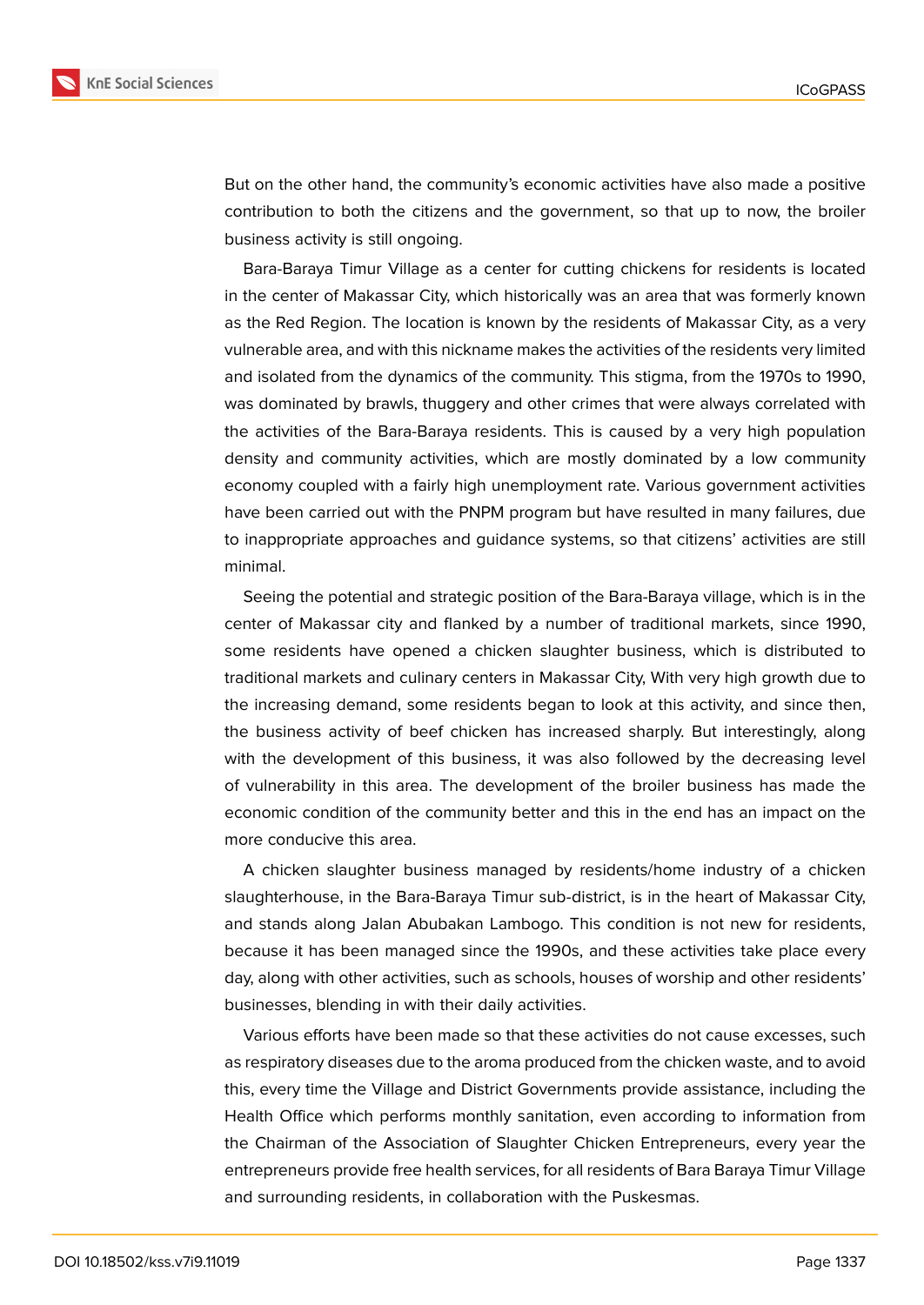

Furthermore, it can be stated that the problem faced by entrepreneurs related to their presence in the vicinity of residential areas, is the waste that accumulates to be transported. As stated by the management of beef chickens that they had met with the head of the Sanitation Service, to get special services, transportation of chicken waste, through collaboration between the City Government and the Association of Beef Chicken Entrepreneurs, however, this was never realized, due to the absence of rules that could be used as a reference for provide special services using the facilities of the Sanitation Department, and as a middle way to resolve these problems, special negotiations are carried out, with personal communication, so that transportation can run smoothly and avoid accumulation. The association requested that even if the waste was transported, it would not interfere with the working hours or schedules of the existing officers. This is still ongoing, and according to the entrepreneur, in order to maintain the health of the residents, they are still implementing the waste transportation model to this day.

The results of the researchers' observations and also according to information from broiler chicken entrepreneurs, that a very interesting activity from the chicken business in Bara-Baraya Timur Village, is the increasing population of East Bara-Baraya residents, who are dominated by immigrants from the island of Java and settle in Bara-Baraya Village. -East Baraya, they dominate activities as intermediaries to take chicken pieces and then transport them to traditional markets in Makassar City, restaurants, or to be marketed to houses in the Makassar City area. And almost all of these intermediary traders are immigrants from Java, and there is no data showing why local residents are not interested in being intermediary traders to peddle the broiler chicken products. Some of these delivery vendors are now settled and most of them even have houses in the Bara-Baraya Timur Village area.

Seeing that the broiler business activities managed by the community, especially in the Bara-Baraya Timur sub-district, have led to a wider impact, various community activities have focused on activities that can increase their income, because when you look at their activities, there is almost no time gap. to relax.

From the results of interviews with community members in Makassar City and also the results of interviews with researchers in the cities of Serang and Bogor, it shows the same activities as those practiced by chicken entrepreneurs in Makassar, so the conclusion of the researcher is that the community's beef business activities have received support until now. residents because the level of concern and the significant impact of these efforts have been felt by local residents. So far, their existence has not been made a fuss by local residents, because economically the residents have been greatly helped by this business. For example, they assist the implementation of community activities by helping from the budget side. Besides that, the waste produced is also not too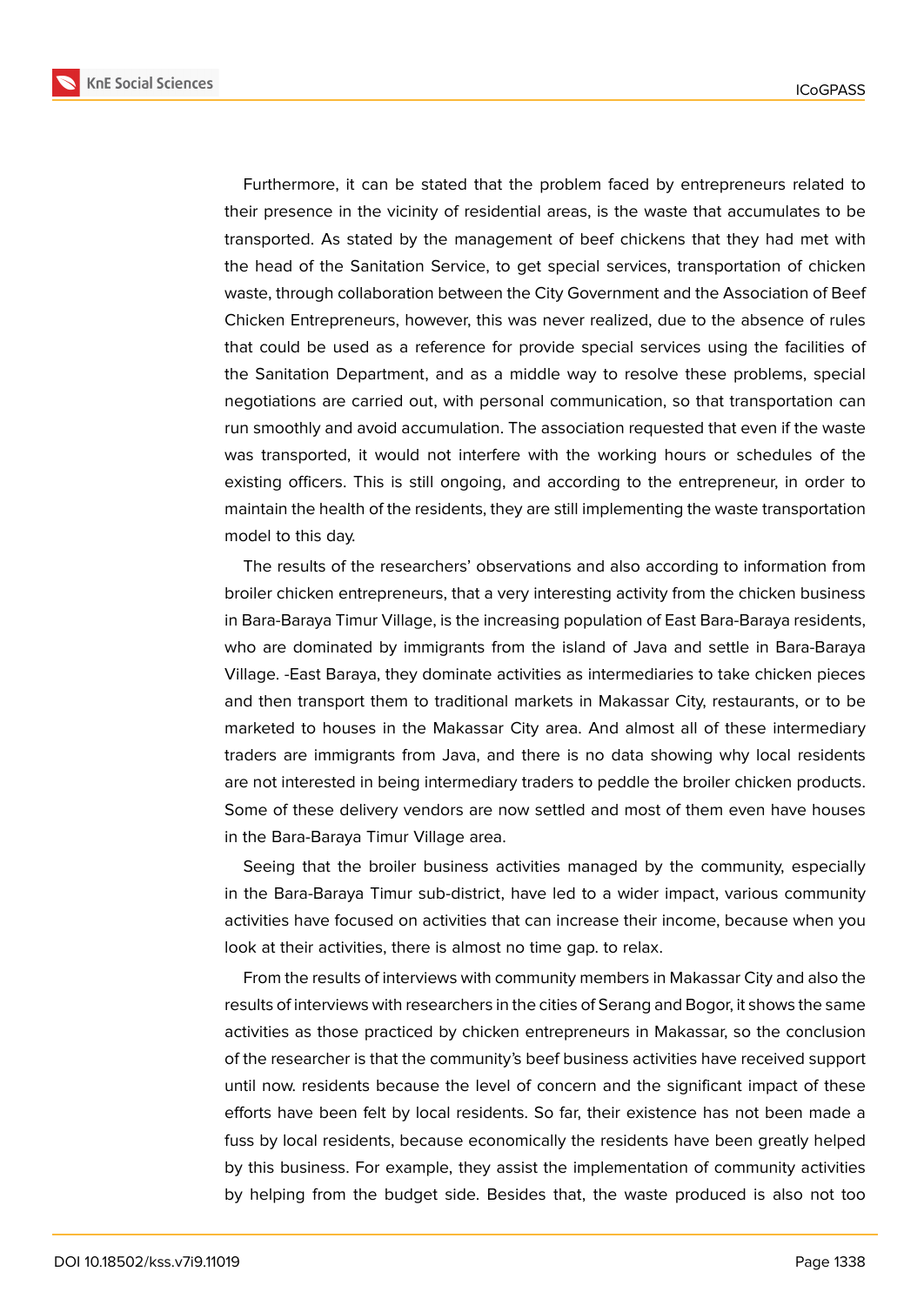

disturbing for residents. One of the funds donated to residents is from the sale of waste. In terms of marketing, the impact is also directly felt by the community because the target market for this community beef business is only for direct consumption, for example retailers in traditional markets, roadside stalls, and even residents who buy directly for consumption.

Furthermore, from the results of interviews with community members around the broiler business activities, it can be concluded that the existence of this business has provided many benefits to the community, both in economic and social aspects, this should be an important reason for the government to re-examine the licensing policy. and community empowerment, especially when the government is also experiencing difficulties in carrying out economic recovery for the community, especially in dealing with unemployment problems, as well as for other social problems.

The Government's Perception and Response (Policy) to the Presence of a Chicken Slaughterhouse Home Industry in Settlements

Since the beginning of the community's activities in the broiler business, there have been pros and cons among the community and the government. This is because the activities of residents who are in the middle of the settlement are feared to cause diseases, especially respiratory problems as a result of waste which smells very pungent, because it is dumped into the sewer in front of the residents' houses. On the other hand, some residents also think that this activity needs to be supported because it is a community economic effort that can have an impact on the handling of labor and the activities of youth in the surrounding area. In other words, this business has great potential in supporting the local community's economy.

Makassar City Government, in responding to these problems, is also in a very dilemma. This is because in these activities, they actually feel a positive impact, especially the aspect of handling the economic resilience of the residents and the security of an increasingly conducive environment. But on the other hand, it is also regulated in Makassar City Regional Regulation Number 4 of 2015 concerning Spatial Planning of Makassar City, as well as Regional Regulation number 4 of 2013 concerning Provisions for Business Licensing in the Livestock Sector and Imposition of Livestock Meat Health Retribution in Makassar City Region, which has mandated about prohibition of business in residential areas and the conditions for permits.

The results of the researcher's interview with the government, in this case the District, did say that until now, all the businesses of the residents around Abubakar Lambogo, do not hold a business license, and for the imposition of levies, until now they have not been imposed, because according to the Regional Regulation, that The levy is only imposed in the market area or facilities provided by the Makassar City Government.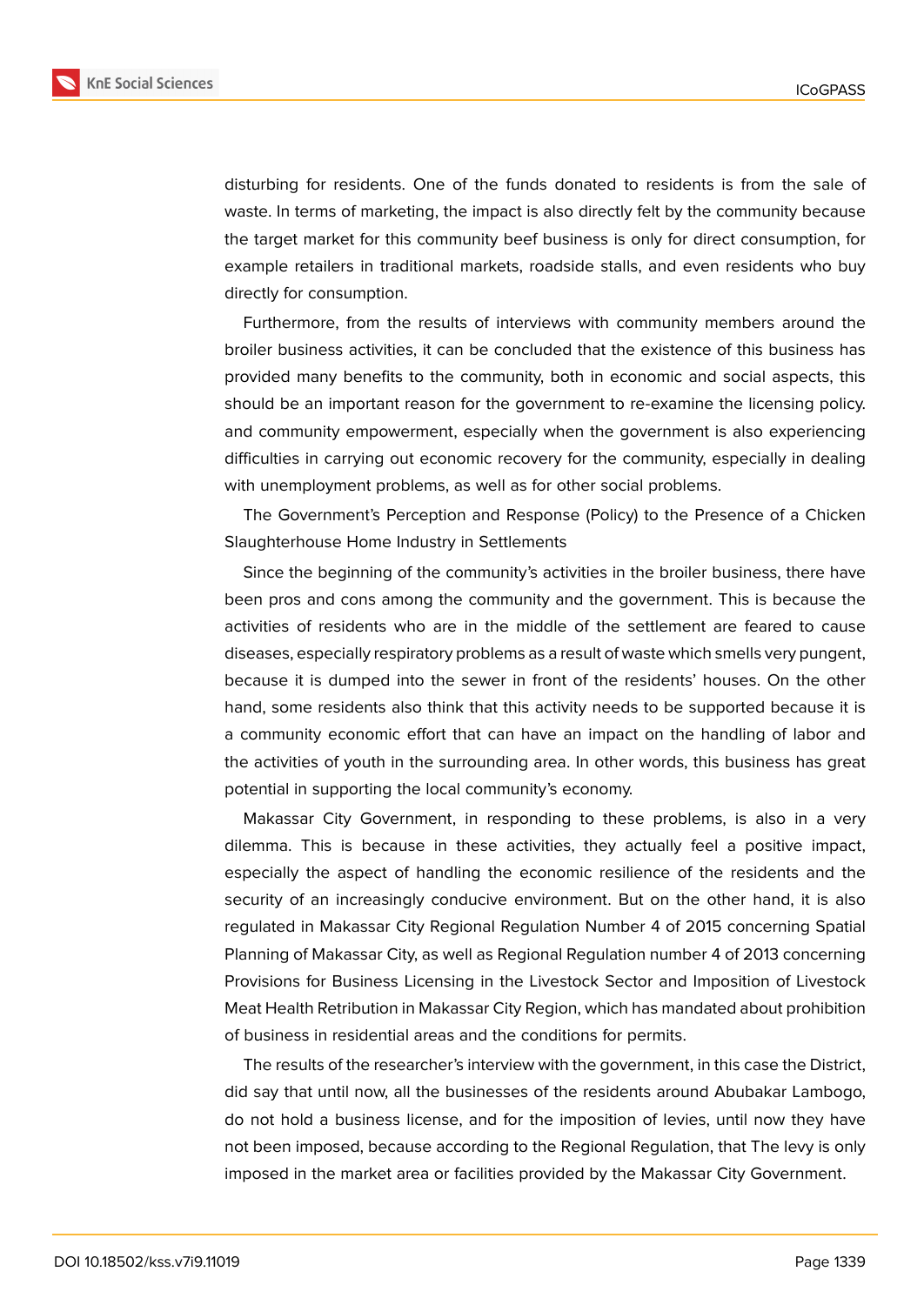

The same thing was conveyed by the Bogor City Government (in this case the Bogor City Food and Agriculture Security Service) that the Regional Government had never issued a Business Permit for Slaughter Chicken Managers, and did not collect user fees, this was because the existence of the residents' businesses was not in accordance with local regulations and no levy is charged for not using the facilities provided by the City Government.

Furthermore, an interview with the Department of Food Security and Agriculture of the City of Bogor stated that if you look at the history of the slaughtering business carried out by the community, it has actually been around for a long time, meaning that the business has been around for a long time and recently housing around it has emerged. Thus, his business was first housing, the latter.

This condition in the end makes it difficult for the local government to control it because the houses that carry out the cutting have been around for a long time and have been passed down from generation to generation. In addition, so far, there have been no complaints from the public regarding the existence of the cutting business that disturbs the community. Furthermore, this animal slaughter community has a strong sense of brotherhood. If there are local people who need help such as illness or celebration, they always help each other. They will even accept if they are required to pay the retribution set by the local government. With this condition, in nurturing them, the effort that can be done is to provide enlightenment to them so that this business does not cause waste such as odors and so on.

The interview with the Department of Food Security and Agriculture of the City of Bogor further stated that in this business the business actors only cut the chicken, while the raw materials were delivered from outside, and the results were distributed to traditional markets and the surrounding community. Furthermore, there has been assistance from the local government for making bio gas for processing waste into fertilizer, this bio gas is managed by the community, but due to insufficient volume of raw materials, this bio gas machine does not function optimally. From a policy perspective, the biggest difficulty lies in the conflict between regulatory and economic interests. The livelihoods of the community are from there so if it is brought into order they will lose their income, this will certainly make the community's situation difficult.

Meanwhile, the Department of Agriculture of the City of Serang also stated something that was not much different. The levy for residents who manage the beef chicken business was not carried out from the start, because they did not occupy the facilities provided by the City Government. From here they consider it a bit difficult to arrange the licensing of the chicken slaughter business.

Furthermore, in an interview with the Serang City Agriculture Office, it was stated that: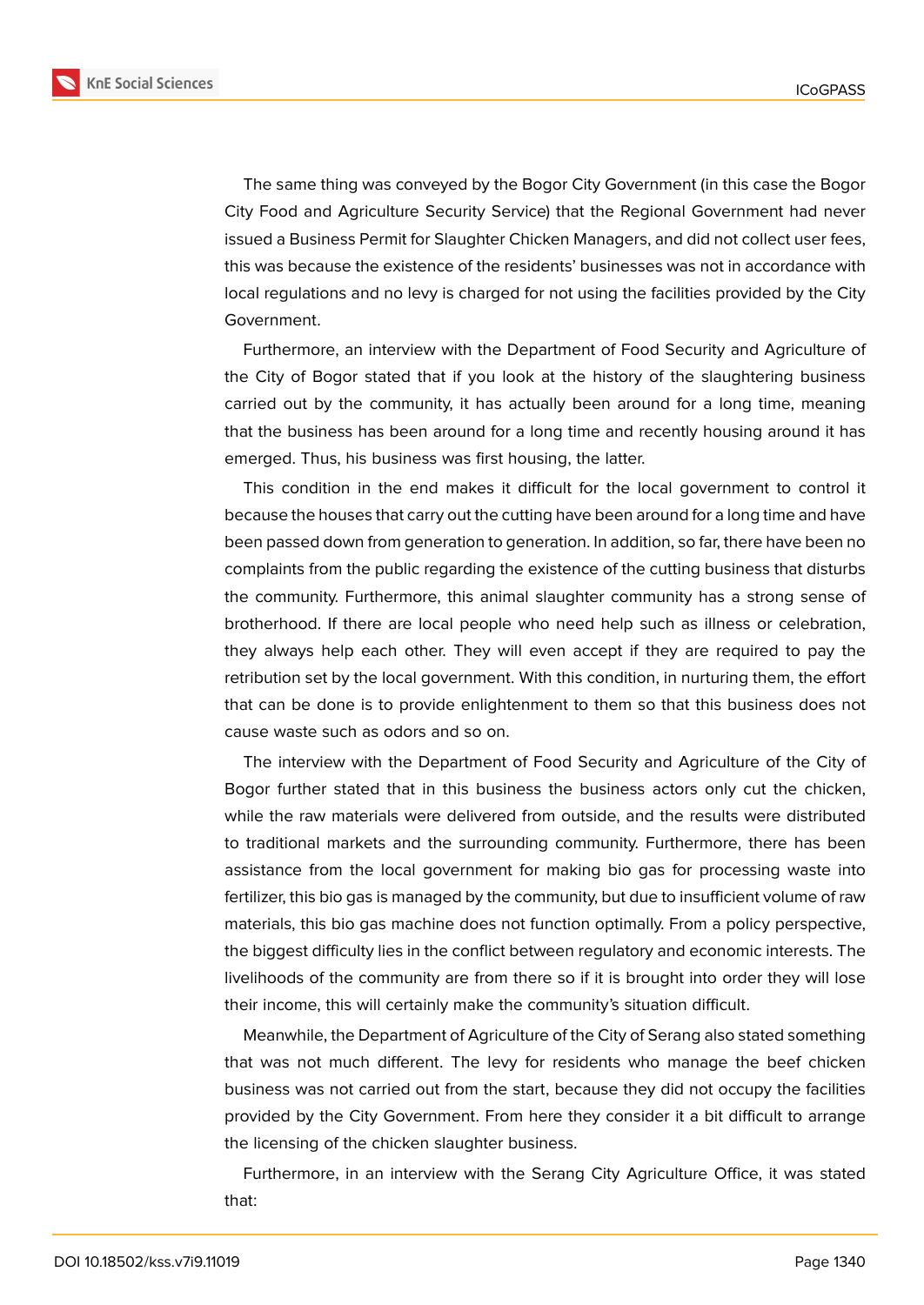(a) The existence of a chicken slaughterhouse in the community started with a chicken transporting driver who then had a traditional manual motorbike truck, then had a large one, then the person concerned took care of licensing, for a maximum of 4000 pieces of chicken, then the person concerned did a home-based chicken slaughtering business.

(b) This business, from the start, was carried out by involving the surrounding community, empowering the community, so if the community asked for help, it had to be done immediately, because a lot of the workforce came from the surrounding community. The waste itself does not cause odor, because there is guidance on its processing through the Ministry of the Environment, while the crude waste is carried out by ourselves.

(c) The process of fostering the existence of a home-based chicken slaughterhouse is rather difficult because they are a bit closed off even if invited, so the Department of Agriculture conducts door to door guidance. In this case, you have to give in often and go through a subtle approach with acquaintances first and then come back to the houses.

(d) It must be recognized that the economic impact is far more beneficial than the management of the waste. The choice is whether to change the policy or impose an existing policy but it will not have a good impact on society. This is the problem, if the economic impact is good, why not the policy that adjusts?

(e) From the perspective of the RTRW policy, since its establishment, it is permitted as long as the waste does not cause odor to the community.

(f) Although in terms of waste, it is still debated, but the cutting process has been carried out correctly and legally declared legal and halal because the Serang City Agriculture Service carries out supervision.

So the butchers are halal certified, because they have attended training, with the name Juleha (halal sembeleh interpreter). The concern from the Department of Agriculture is more on the health of broiler chickens, so that the chicken meat circulating in the market can be said to be halal and healthy/hygienic.

Home industries are allowed to exist as long as they do not cause pollution to be located in residential areas, while those that cause pollution are directed to industrial designation areas.

Based on the description above, it can be seen that in Makassar City, Bogor City and Serang City, local governments basically face the same problem, namely in determining the direction of policy, there is a dilemma situation between the interests of law enforcement and the socio-economic interests of the community. The situation is even more dilemmatic in Makassar City because if it is mishandled, the area where the broiler business is developing which was initially conducive may turn back into an area that has high social turmoil.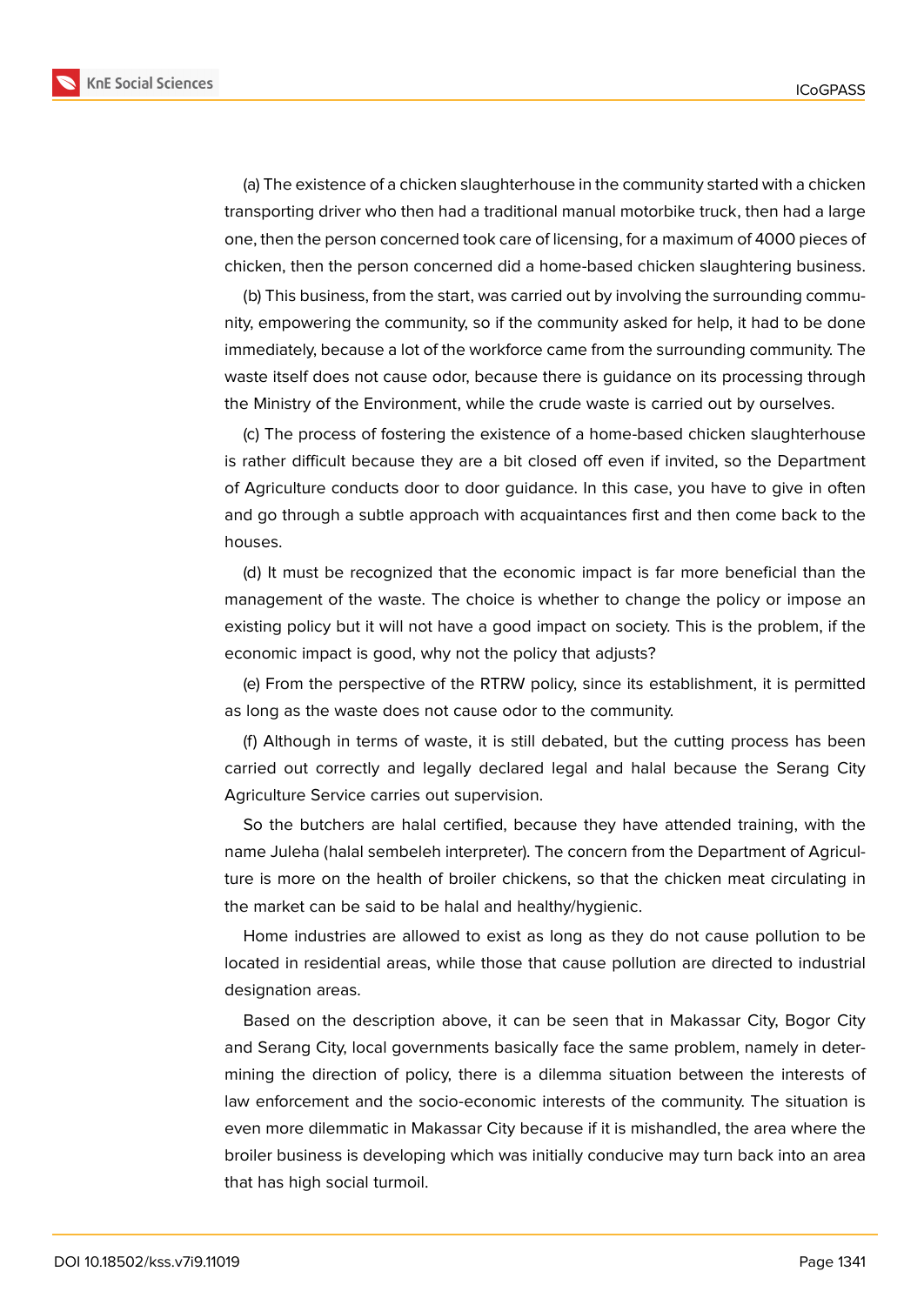

The existence of a community chicken business in the Bara-Baraya Timur Village has become part of an effort to empower the community who really need activities that can support their needs.

This effort is certainly for the Makassar City Government to be very dilemmatic, but there needs to be a policy that is far more important to understand the real conditions of the residents, because with the existence of these businesses, it has encouraged the economic growth of the surrounding community to get better, social problems are getting better and it is certain that activities This facility can accommodate workers who have been a social burden for the residents of East Bara-Baraya. This is in line with what was stated by the Makassar sub-district head, that the beef chicken business in the Bara-Baraya Timur Village has encouraged the growth of community economic activities and the problems of security and social order according to the report so far are very conducive, compared to the previous one.

The researchers also found the same thing in the city of Bogor. Interviews with the Department of Food Security and Agriculture revealed that the local government's response to the implementation of spatial planning policies, especially with the existence of residents' businesses in broiler chicken activities in the middle of settlements, seemed to no longer exist.

Dispute, especially with the current economic conditions, the government in this case only conducts continuous guidance accompanied by efforts to monitor the development of the health environment of residents, due to the presence of chicken waste in settlements. One of the government's efforts to minimize problems is to provide assistance with a waste processing filter machine to each broiler chicken entrepreneur, in 2014 (until now some of these machines are still functioning) and also every month to carry out environmental sanitation by involving the Health Service together with the Business Association. Broilers.

Based on the description and discussion above, the community's efforts to manage chicken pieces in the Bara-Baraya Timur Village have a very important and strategic meaning because the results of the study show that there is a tendency to have a positive effect on all aspects of the business.

The existence of a broiler business that is close to the community environment will have many impacts, both positive and negative impacts. The positive impact that is most felt is the increase in people's income caused by the existence of jobs and innovations made by the community with the existence of the beef chicken business. The presence of the broiler business is proven to be able to increase employment. This condition is certainly very helpful for the community's economy.

Furthermore, this condition will have implications for the need for the government to make maximum efforts through policies that tend to protect the business activities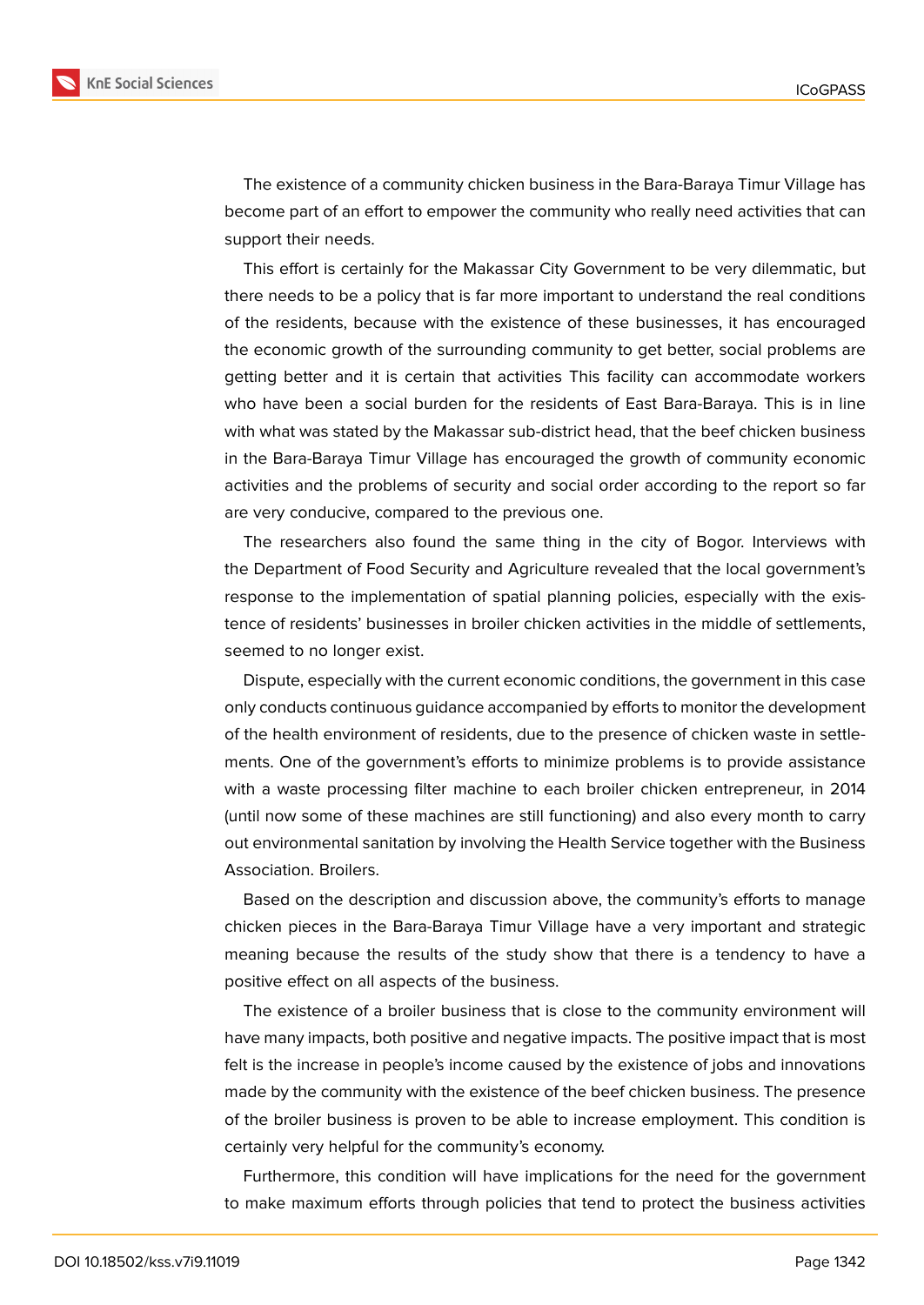

of citizens and minimize so as not to spread the negative impact of the residents' businesses. Moreover, at this time the business of these community members must also compete with the presence of large-scale beef chicken businesses. Along with the entry of large-capitalized businesses in the South Sulawesi market, there needs to be government intervention so that large and small businesses can run together and even complement each other.

# **5. CLOSING**

#### **5.1. Conclusion**

Based on the results of the analysis and discussion that has been carried out, in general it can be concluded that the home industry of the chicken slaughterhouse is a business that aims to support the economic life of the family only. However, in the course of this citizen's business, it often creates pros and cons, both in the community and in the government. In more detail, it can be explained as follows :

- 1. Community members' businesses in the form of a chicken slaughterhouse home industry are basically small-scale business activities that are managed using a traditional management model with the following characteristics :
- a. Run by the family and passed down from generation to generation;

b. Business activities are carried out in residential houses so that they are in the middle of community settlements;

c. The workforce comes from family members or people from the same village and residents around the place of business;

d. Business activitie include slaughtering and distributing chicken pieces:

e. The marketing area includes traditional markets, retail traders, restaurants and the surrounding community.

2. Since the beginning, the existence of this chicken slaughterhouse has presented pros and cons among the community and the government. This is because the broiler business activity in the middle of a residential area has the potential to cause environmental disturbances and can be considered as a cause of health problems, especially respiratory problems as a result of waste which smells very strong. However, on the other hand, the broiler business activity also has the potential to become a local economic business that can have an impact on employment, so it is very important in supporting the local community's economy. Meanwhile, in terms of regional government policies, the presence of this business activity has the potential to conflict with regional spatial planning policies and other regional government policies.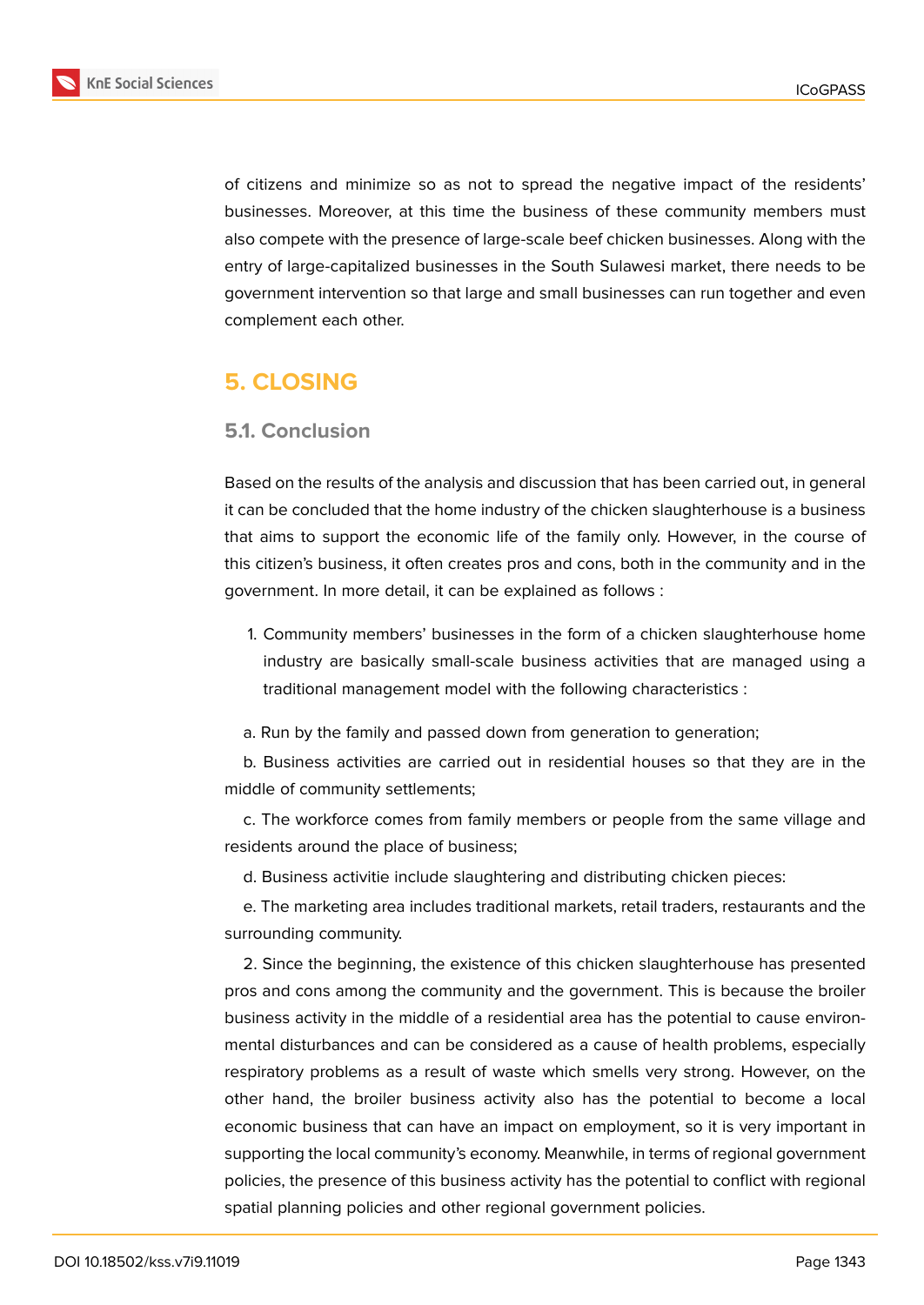

a. This business has been carried out since the beginning by involving and empowering the surrounding community so that many of its workforce are from the surrounding community. Thus, the development of the broiler business has increased the income level of the local community so that it has implications for the improving economic conditions of the community, especially in the midst of increasingly uncertain economic conditions and difficulty in finding work;

b. The existence of a resident's chicken slaughterhouse business has been proven to be able to improve public security and order where the development of this business is followed by a large number of local community workers who can be absorbed and this has an impact on the reduction of social diseases that exist in the local community such as thuggery, brawls and so on. Thus the condition of the social environment becomes more conducive;

c. Slaughter chicken business actors already have an awareness of the importance of managing their business waste so as not to disturb the community around the business location. Efforts have been made, among others, to clean business premises on a regular basis in collaboration with the Sanitation Department, to regularly maintain the cleanliness of ditches or drains where liquid waste is disposed of and at any time to reprocess the remaining solid waste into catfish fodder;

d. In social activities, the perpetrators of this broiler business turned out to have a very high social concern for the local community. This can be seen in the activities to commemorate National Holidays and Religious Holidays, where the biggest support comes from chicken entrepreneurs. Support is provided in the form of a budget, gifts and consumption. Social care is also manifested in the form of providing assistance if there are local communities who need help such as illness or celebration. There are even business actors who annually provide free health services for residents in collaboration with the local Puskesmas.

e. From the marketing side, the positive impact is also directly felt by the community because the target market for this broiler business focuses on direct consumption, for example retailers in traditional markets, roadside stalls, and even residents who directly buy for consumption.

4. Field findings also show that in Makassar City, Bogor City and Serang City, local governments basically face the same problem, namely in determining the direction of policy, there is a dilemma situation between the interests of law enforcement and the socio-economic interests of the community. In this case, on the one hand, the government has an interest in enforcing regulations, but on the other hand, the government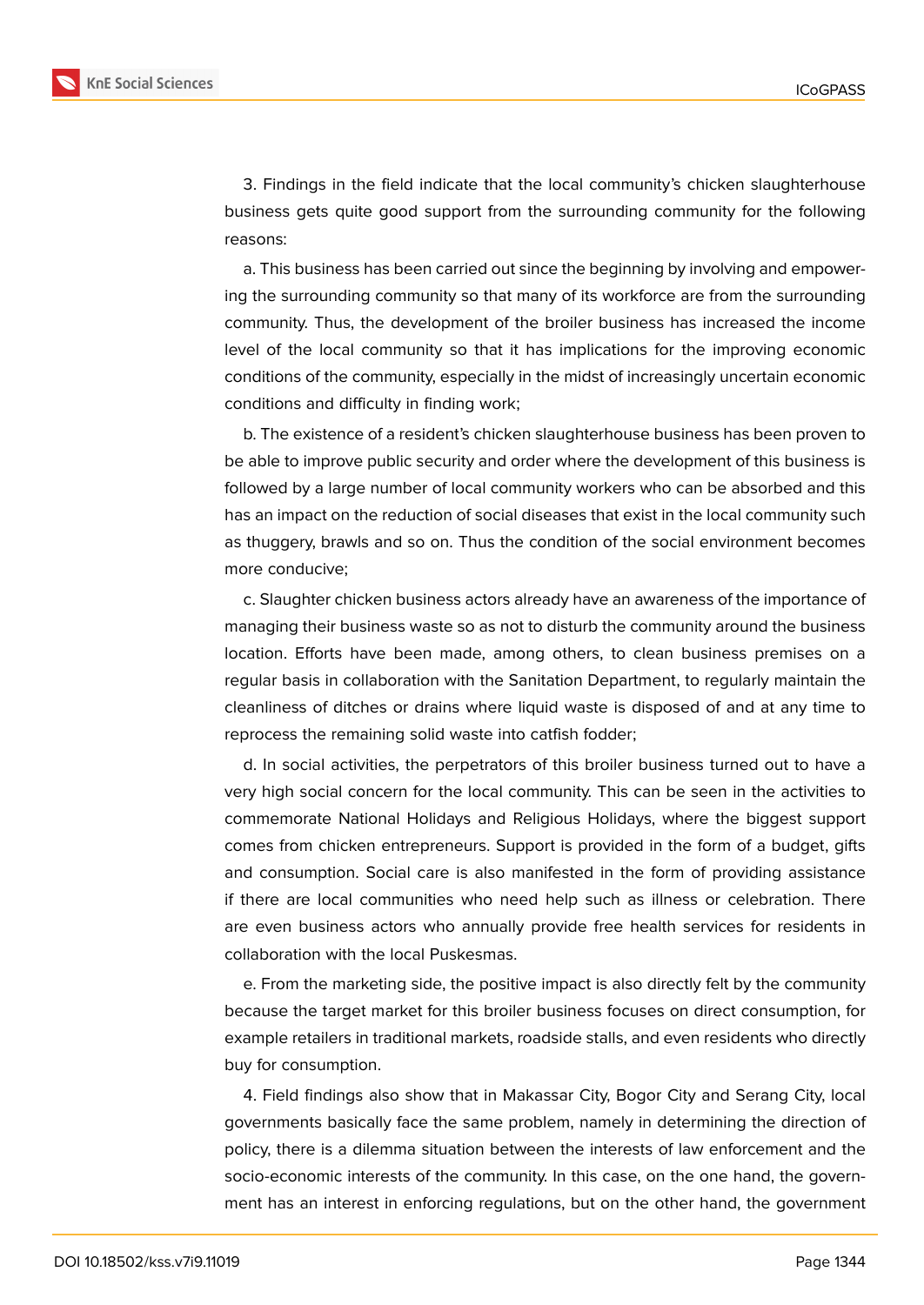

also has an interest in encouraging local community economic development programs, which means that these business activities are expected to stimulate, encourage, and develop the local community's economy through job creation. . With the economic growth will also be followed by the increasing security and public order. As happened in the Bara-Baraya Timur Village, Makassar City,

which has changed the environment that was once considered a conflict-prone area, has now become a conducive area. In this dilemmatic situation, as a middle ground there are several policies carried out by the local government. To minimize negative excesses from the broiler business, such as respiratory disease due to the aroma produced from chicken waste, the Regional Government provides assistance at any time through the Agriculture Service, Hygiene Service and Health Service which carry out regular sanitation at the business location. Furthermore, the Regional Government also routinely conducts guidance by always socializing to business actors so that this business does not cause waste such as odors and so on accompanied by strict supervision measures.

## **6. Suggestion**

Referring to the conclusion of the study that the existence of a chicken slaughterhouse home industry has provided many benefits to the community, both in economic and social aspects, it can even be concluded that the positive impacts of this business outweigh the negative impacts, so this study suggests that the government needs to seek the right policy format in responding to the presence of this industry. In this case, the government needs to make maximum efforts through a policy that tends to protect the business activities of residents while minimizing the negative impact of the residents' businesses.

It is important for the government to return to reviewing licensing policies and community empowerment, especially when the government is also experiencing difficulties in carrying out economic recovery for the community, especially in dealing with unemployment problems, as well as for other social problems. As is well known, people's livelihoods are in this industry, so if repressive measures are carried out, they will lose their income and this will make the community's situation even more difficult and of course also prone to social unrest. Therefore, the best way is to continue to allow this business to grow and develop, but of course it must be accompanied by strict guidance and supervision from the government so that the negative excesses of this business can be avoided. The coaching and supervision can be done by:

a. Provide assistance and training on how to manage business waste in a more professional manner;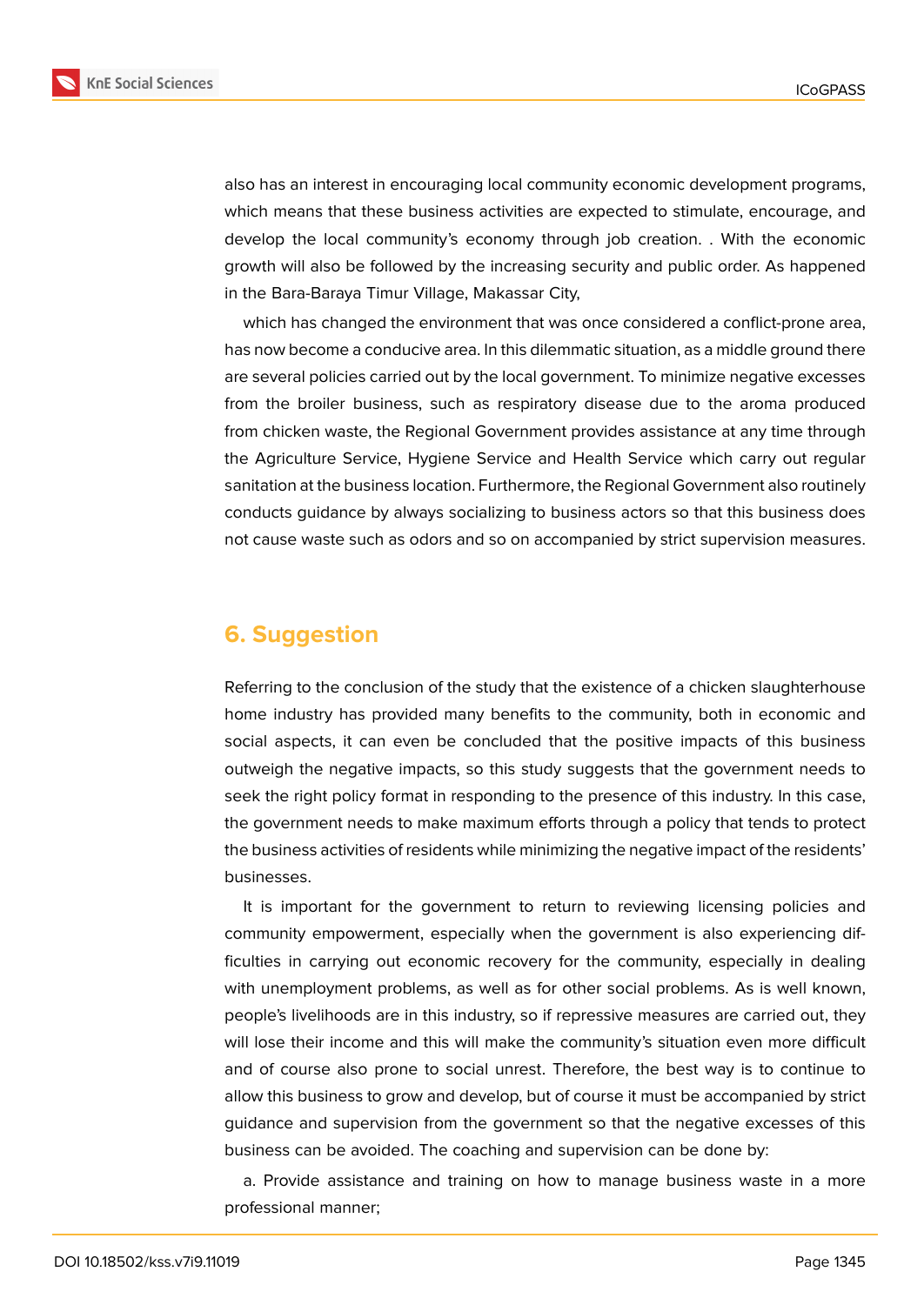

b. Provide facilitation of business waste management such as the provision of waste transport cars and waste treatment equipment;

c. Ensuring that the meat produced by chicken is guaranteed to be hygienic and halal so that it is guaranteed to be safe for consumption by the public. For this reason, it is necessary to certify all cutting officers and the business houses themselves;

d. Along with the presence of a large-scale/capitalized broiler chicken industry, there needs to be government intervention so that large businesses and small businesses of the community can run together and even complement each other. Steps that can be done by dividing the reach of the market. There needs to be a clear division of which markets can be entered by each party.

## **References**

- <span id="page-15-0"></span>[1] Abidin. Public policy. Jakarta: Pancur Shiva Foundation; 2004.
- <span id="page-15-1"></span>[2] Arli A, Dudi. Strategies for improving the competitiveness of chicken slaughterhouses. Journal of Agribusiness Management. 2012;9(2).
- <span id="page-15-2"></span>[3] Fauziah, Fifih. The effect of the existence of a chicken slaughterhouse on the socioeconomic conditions of the community. Jakarta: Resopitory, UIN; 2020.
- <span id="page-15-4"></span><span id="page-15-3"></span>[4] Hasmawati F. Journal of Community Empowerment. 2018;6(1).
- [5] Directorate General of Livestock. Livestock waste. Jakarta: Ministry of Agriculture.
- [6] Kartono K. Introduction to social research methods. Jakarta: Mandar Maju; 1990.
- [7] Maleong JL. Qualitative research methods. Bandung: PT Pemuda Rosdakarya; 2018.
- [8] Patria AM. Home industry development strategy in Pekanbaru City. JOM, Fekon. 2017;4(1).
- [9] Rachman A. Public perception of the existence of a community chicken slaughterhouse (study on the impact of waste management) in Bara Baraya Timur Village, Makassar District, Makassar City. Makassar: UNHAS; 2007.
- [10] Seran JR, Londa V. The effect of small and medium enterprise empowerment on community welfare in West Tompaso District, Minahasa Regency. Journal of Public Administration Unsrat. 2017.
- [11] Setyowaty R. Analysis of the partnership performance of PT. Mitra Karya with the Community of Broiler Poultry Breeders in Makassar City [Master's program thesis research]. Makassar: UNM, 2018
- [12] Sudarto. Lontar, Public Communication Studies in Qualitative Research. 2002.
- [13] Suharto E. Building communities, empowering people, strategic studies of social development. PT. Raflika Aditama; 2019.